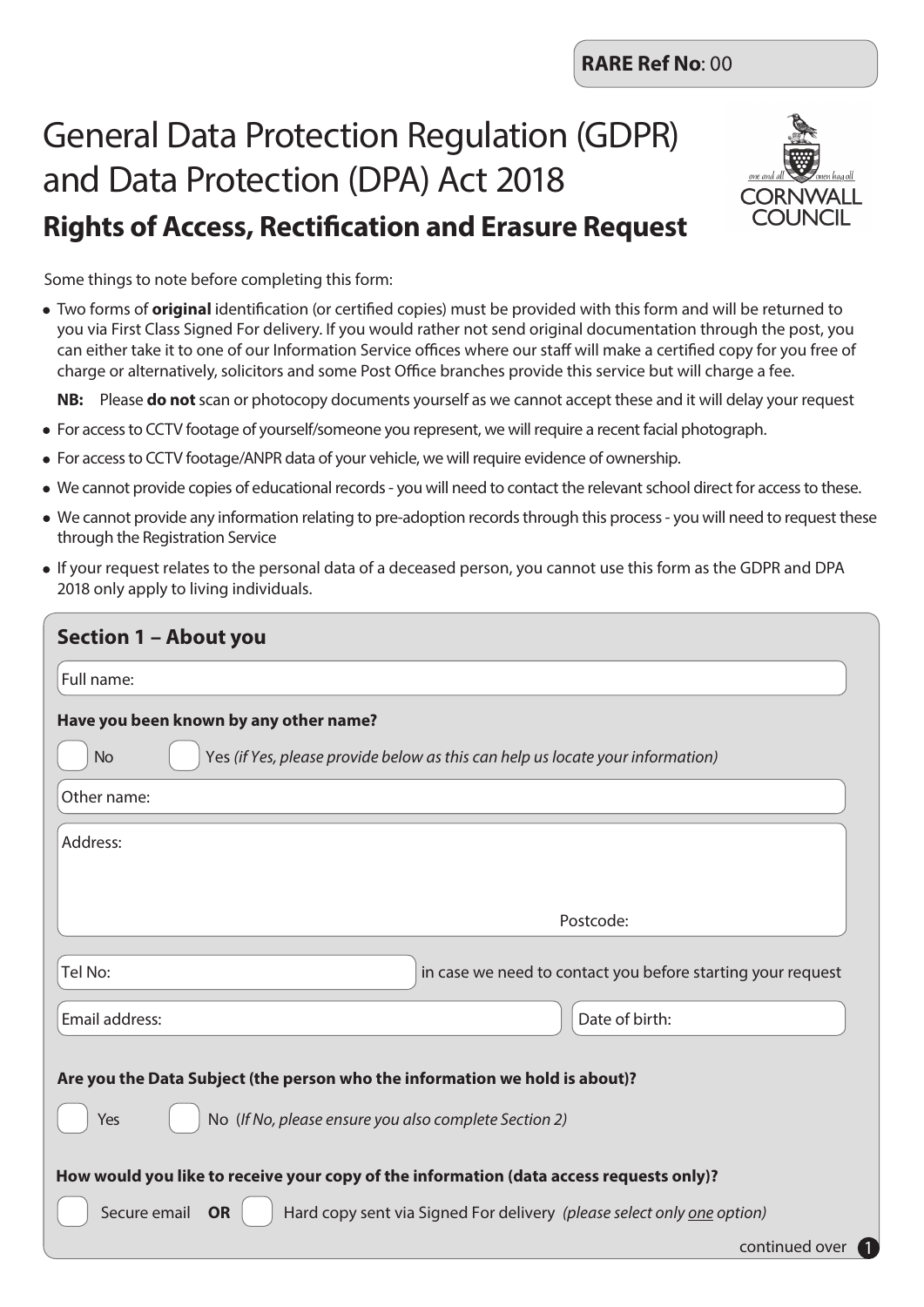| <b>Section 1 - About you</b> (continued)                      |                                                        |                                                                                                                                                                                                                                                                                                                                                                                                                       |
|---------------------------------------------------------------|--------------------------------------------------------|-----------------------------------------------------------------------------------------------------------------------------------------------------------------------------------------------------------------------------------------------------------------------------------------------------------------------------------------------------------------------------------------------------------------------|
|                                                               |                                                        | We need you to supply two forms of proof of your identity. We can only accept original documents or certified copies.<br>If you send us your original documents, we will return them as soon as possible via First Class Signed For delivery.                                                                                                                                                                         |
|                                                               |                                                        | A) Please supply one of the following original documents, or a certified copy, to confirm your identity:                                                                                                                                                                                                                                                                                                              |
| <b>Birth certificate</b>                                      | <b>Driving licence</b><br>$\bullet$                    | • Passport                                                                                                                                                                                                                                                                                                                                                                                                            |
| months to confirm your address:                               |                                                        | B) Please also supply one of the following original documents, or a certified copy, dated within the last 3                                                                                                                                                                                                                                                                                                           |
| Utility bill<br>$\bullet$                                     | <b>Bank statement</b>                                  | • Benefits agency correspondence                                                                                                                                                                                                                                                                                                                                                                                      |
|                                                               |                                                        | C) A recent facial photograph if you are requesting CCTV footage of you or someone you represent<br>D) V5 Vehicle Registration Document if you are requesting CCTV footage/ANPR data of a vehicle<br>(please note you can only request this if you or the person you represent, were in the vehicle at the time)                                                                                                      |
| Section 2 - Making a request on behalf of someone else        |                                                        |                                                                                                                                                                                                                                                                                                                                                                                                                       |
| Data Subject's full name:                                     |                                                        |                                                                                                                                                                                                                                                                                                                                                                                                                       |
| Have they been known by any other name?                       |                                                        |                                                                                                                                                                                                                                                                                                                                                                                                                       |
| <b>No</b>                                                     | Yes (if Yes, please provide below)                     |                                                                                                                                                                                                                                                                                                                                                                                                                       |
| Other name:                                                   |                                                        |                                                                                                                                                                                                                                                                                                                                                                                                                       |
| Their address:                                                |                                                        |                                                                                                                                                                                                                                                                                                                                                                                                                       |
|                                                               |                                                        | Their postcode:                                                                                                                                                                                                                                                                                                                                                                                                       |
| Their date of birth:                                          |                                                        |                                                                                                                                                                                                                                                                                                                                                                                                                       |
|                                                               |                                                        |                                                                                                                                                                                                                                                                                                                                                                                                                       |
| processing your request.                                      |                                                        | In addition to the requirements stated in Section 1 regarding proof of your identity, you must also provide<br>evidence of A) the Data Subject's identity and B) your right to make this request on their behalf before we can start                                                                                                                                                                                  |
| A) Please select below your relationship to the Data Subject: |                                                        |                                                                                                                                                                                                                                                                                                                                                                                                                       |
| Parent                                                        | Other relative                                         | Social Care/Health Professional                                                                                                                                                                                                                                                                                                                                                                                       |
| Solicitor                                                     | Other, please specify:                                 |                                                                                                                                                                                                                                                                                                                                                                                                                       |
|                                                               |                                                        | Please supply one of the following original documents, or a certified copy, to confirm their identity:                                                                                                                                                                                                                                                                                                                |
| <b>Birth certificate</b>                                      | Driving licence                                        | • Passport                                                                                                                                                                                                                                                                                                                                                                                                            |
| confirm their address:                                        |                                                        | and one of the following original documents, or a certified copy, dated within the last 3 months to                                                                                                                                                                                                                                                                                                                   |
| Utility bill                                                  | <b>Bank statement</b><br>$\bullet$                     | • Benefits agency correspondence                                                                                                                                                                                                                                                                                                                                                                                      |
|                                                               |                                                        | or if you are a practising solicitor, barrister or FCILEx, a written undertaking you have verified their identity.                                                                                                                                                                                                                                                                                                    |
| $B)$ $\bullet$                                                |                                                        | If the Data Subject is over the age of 13 years you must provide either written or legal authority to act on<br>their behalf. This can be either a letter signed by the person themselves or an official document showing<br>you have legal authority to act on their behalf, eg, a Lasting Power of Attorney (LPA).                                                                                                  |
|                                                               | Health and Welfare and Property and Financial Affairs. | NB: Please note there are two types of LPA (Property and Financial Affairs and Health and Welfare) so<br>please ensure you provide the correct one for each data type you are requesting, eg, if you are<br>requesting social care records and details of housing benefit you will need to provide an LPA for both                                                                                                    |
| $\bullet$                                                     |                                                        | If the Data Subject is under the age of 13 years you will need to prove that you have parental responsibility<br>for them. If you are providing their full birth certificate as proof of identity for Section 2A which shows<br>your name as a parent that is sufficient to also satisfy requirement 2B. If not, in addition we will need the<br>document that awards you parental responsibility, eg, a Court Order. |

2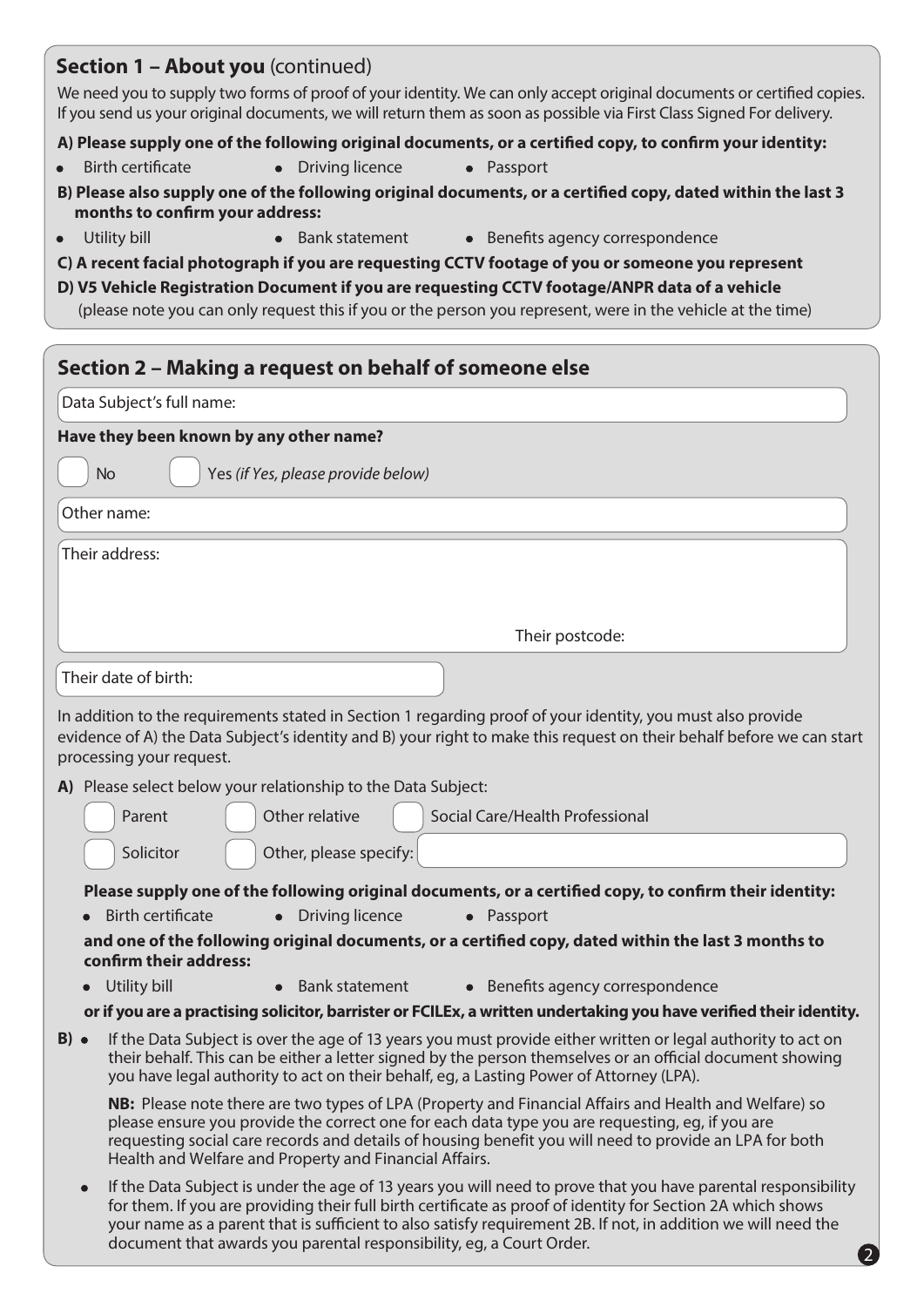## **Section 3 – The data A) Personal data held in files (paper and electronic form)**

Please provide a description of the personal data that you either require access to, or rectification/erasure of. If you believe the information we hold is inaccurate or incomplete or you are requesting that we erase it, please tell us why and enclose documentation to evidence this where possible. If you know which service area holds your information, please let us know as this will help us to locate it more quickly.

| The date range you would like us to search: |                     |                                                                                                                                                                                                                                                                                               |
|---------------------------------------------|---------------------|-----------------------------------------------------------------------------------------------------------------------------------------------------------------------------------------------------------------------------------------------------------------------------------------------|
| From:                                       |                     | To:                                                                                                                                                                                                                                                                                           |
| <b>OR</b>                                   |                     |                                                                                                                                                                                                                                                                                               |
| the vehicle at the time it was recorded.    |                     | B) CCTV footage/ANPR data of you or a vehicle in which you were present<br>NB: The GDPR/Data Protection Act 2018 only applies to living individuals, not property, so we can only<br>release this information if you (or the person you represent at Section 2) are in the footage or were in |
| Are you requesting:                         | <b>CCTV</b> footage | ANPR data (vehicles only)                                                                                                                                                                                                                                                                     |
| If relating to a vehicle:                   | Reg No:             | Make and model:                                                                                                                                                                                                                                                                               |
|                                             |                     | When was the footage recorded?: (Please note, CCTV footage is retained for a maximum of 3 months)                                                                                                                                                                                             |
|                                             |                     |                                                                                                                                                                                                                                                                                               |
| Date:                                       | Time from:          | to:                                                                                                                                                                                                                                                                                           |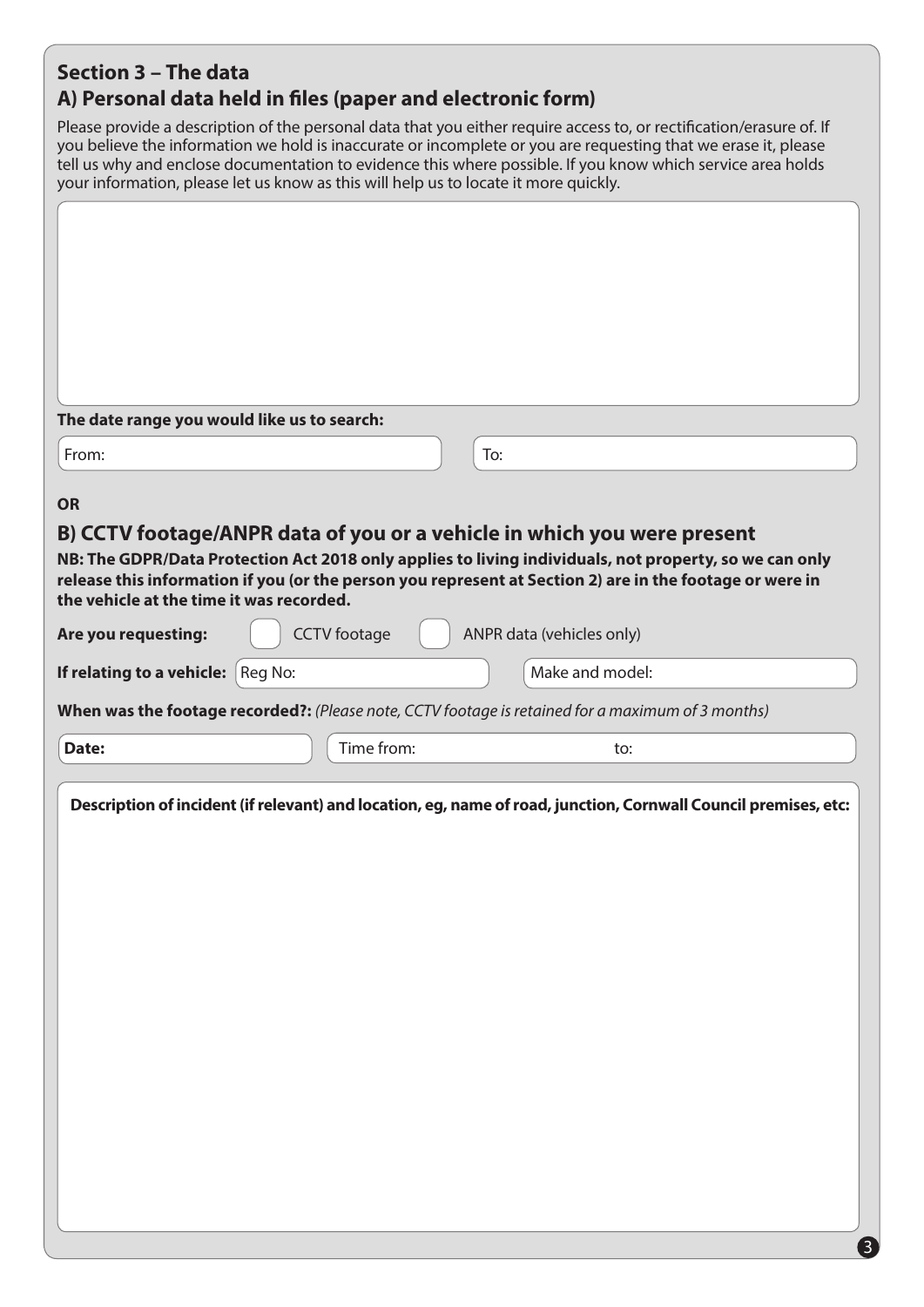## **Section 4 – Privacy Notice**

#### **Please read the following before ticking the box to consent to us processing your information**

- The Data Controller for the information you provide on this form is Cornwall Council, County Hall, Treyew Road, Truro TR1 3AY. Our Data Protection Registration Number is: Z1745294.
- If something on this form is unclear or you need help before you can complete it, please contact the Data Protection team on Tel: 01872 326424 or Email: dataprotection@cornwall.gov.uk
- Information you provide on this form will be used solely to process your request and will be held securely at our premises and/or on our electronic network for a period of 2 years after completion of the request. It will not be transferred outside of the EEA or used for marketing purposes.
- We will need to share this information with authorised staff in other areas of the council in order to locate the information you are requesting access to or rectification/erasure of. In some circumstances we may also need to forward it to third parties in order to obtain their permission to release information we hold about you if it was originally provided by them. We will not share it with any other organisation unless required to do so by law.

Under GDPR and the DPA 2018 you have the right to:

- - access information that we hold about you or have it rectified if it's inaccurate or incomplete (but you will need to provide evidence before we can do so)
	- have your information erased where we don't have a legal requirement to retain
	- withdraw your consent if you no longer wish us to process this request
	- restrict how we process your information, ie, object to us using your information for marketing or research purposes or in relation to a legal task or in the exercise of an official authority
	- request that a person reviews an automated decision where it has had an adverse effect on you
- If you would like to exercise these rights, please complete and submit this form with the appropriate documentation or, if you have concerns regarding the way we have processed your information, please contact The Data Protection Officer, Cornwall Council, County Hall, Treyew , Truro, TR1 3AY Tel: 01872 326424 Email: dpo@cornwall.gov.uk
- Please refer any complaints to us initially so we can try to put things right. However, if you are unhappy with the way we have processed your information or how we have responded to your request to exercise any of your data rights, you can raise your concerns with the Information Commissioner's Office Tel: 0303 123 1113 https://ico.org.uk/concerns/

## **Section 5 – Additional information about your request**

- Under the General Data Protection Regulation and Data Protection Act 2018, the Council has **30 calendar days** in which to process your request once original/certified identification has been received, verified and accepted and enough information to locate the data that has been requested; only then will this timescale come into force. You may also be contacted for further clarification before we can start your request.
- When making an application on behalf of a person who is unable to understand the Rights of Access, Rectification and Erasure process, you must do so only with their best interests in mind. Cornwall Council reserves the right to refuse a request if the release of personal information to another party is believed not to be in the best interests of the Data Subject.

4